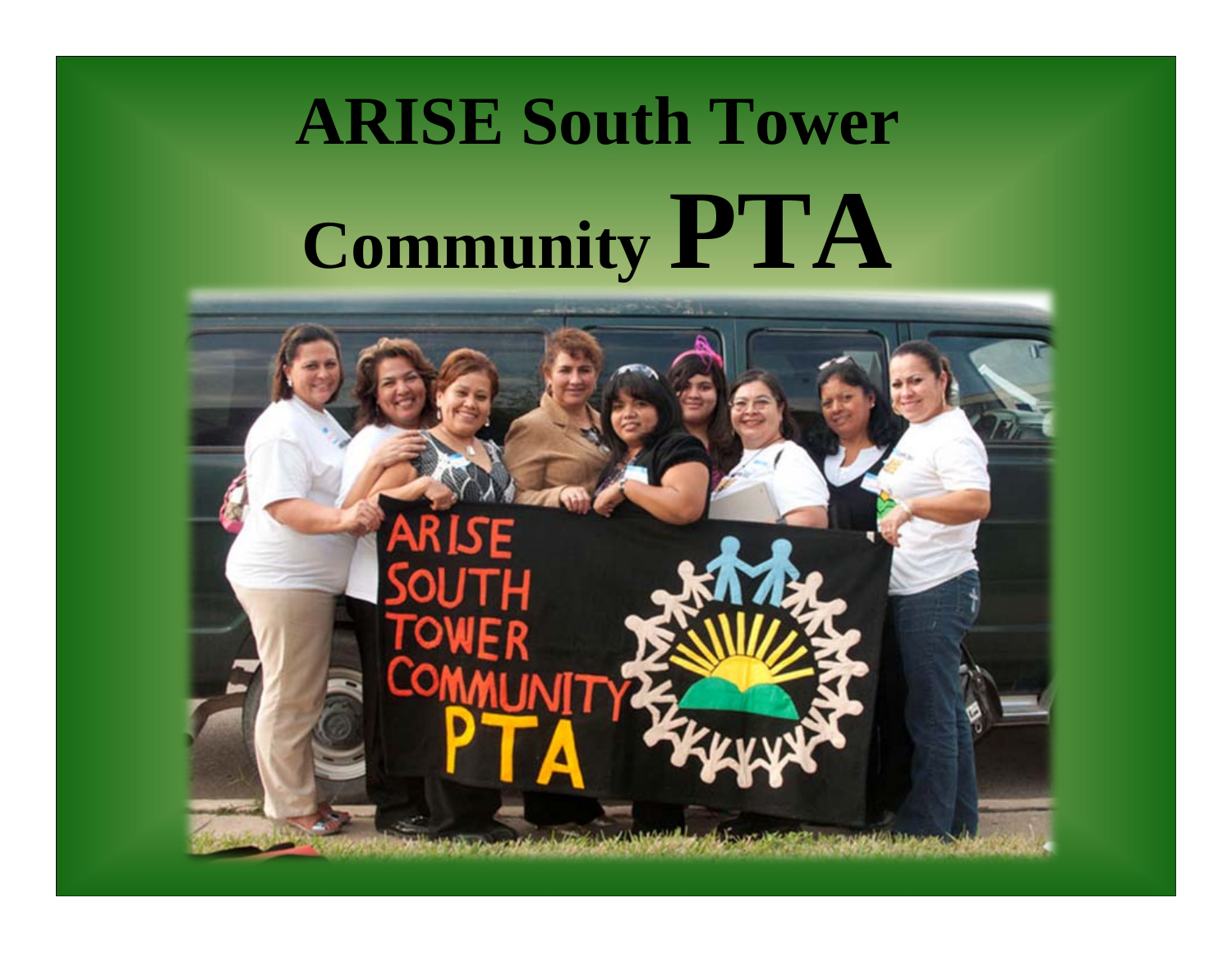# ANNUAL REPORT 2010- 2011 REPORTE ANNUAL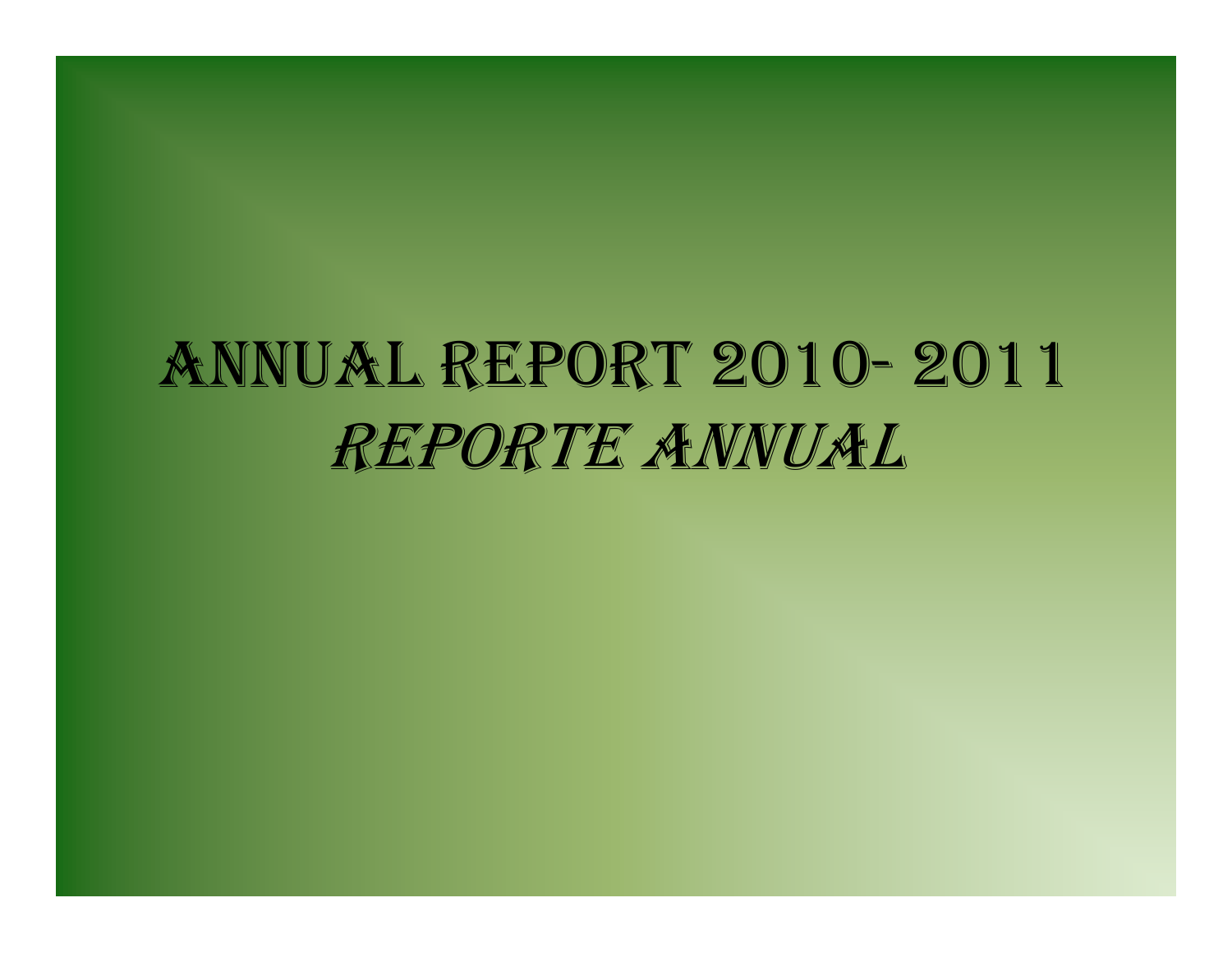# GOALS & OBJECTIVES METAS Y PROPOSITOS

- •• Increase membership
- •• Make contact with the schools I.
	- $\bullet$ • Inform the community about changes in the education requirements
	- Help organize more community PTAs
- •Aumentar la membresía
- •• II. Hacer contacto con las escuelas
- • Informar a la comunidadde cambios en las
- •leyes de educación
- • IV. Ayudar a organizar mas PTAs comunitarios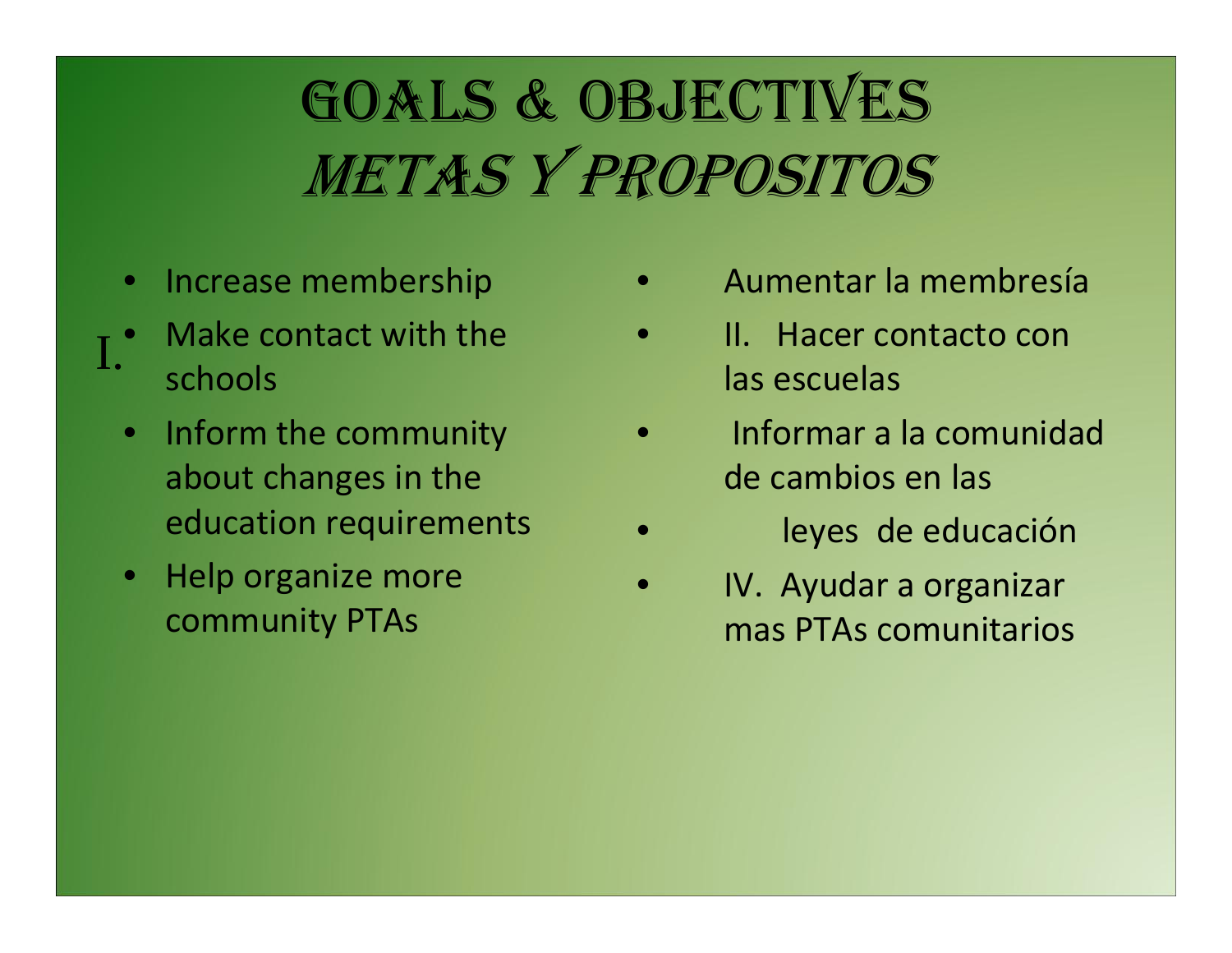#### Accomplishments *Actividades realizadas*

•

•

•

- •• Nine monthly informative meetings & workshops with an average of 35 members per meeting
- • Twelve PTA board and ARISE education committee meetings to plan the general meetings
- • Special events:
	- Welcome supper for Dr. King superintendent of PSJA;
	- First Education Family Fiesta
	- Day of the Child parade
	- Presentation at SEMANA DEL NIÑOstatewide conference in San Antonio
- • Training other organizations and communities
	- Proyecto Juan Diego (Brownsville)
	- START Center (San Benito)
	- Mano <sup>a</sup> Mano (Brownsville)

 $\bullet$  is a set  $\mathsf{I}.$ 9 juntas mensuales informativas y talleres con un promedio de 35 miembros por junta

- • 12 juntas de comité de educación y comite de PTA en las cuales se lleva acabo la planificación de cado junta general
- **III.** Eventos especiales: Cena de bienvenida de Dr. King Primer fiesta familiar educativa Marcha del DIA DEL NIÑOSEMANA DEL NIÑO en IDRA
- **IV.** Entrenamientos a otras organizaciones y comunidades Proyecto Juan Diego (Brownsville) START Center (San Benito) Mano <sup>a</sup> Mano (Brownsville)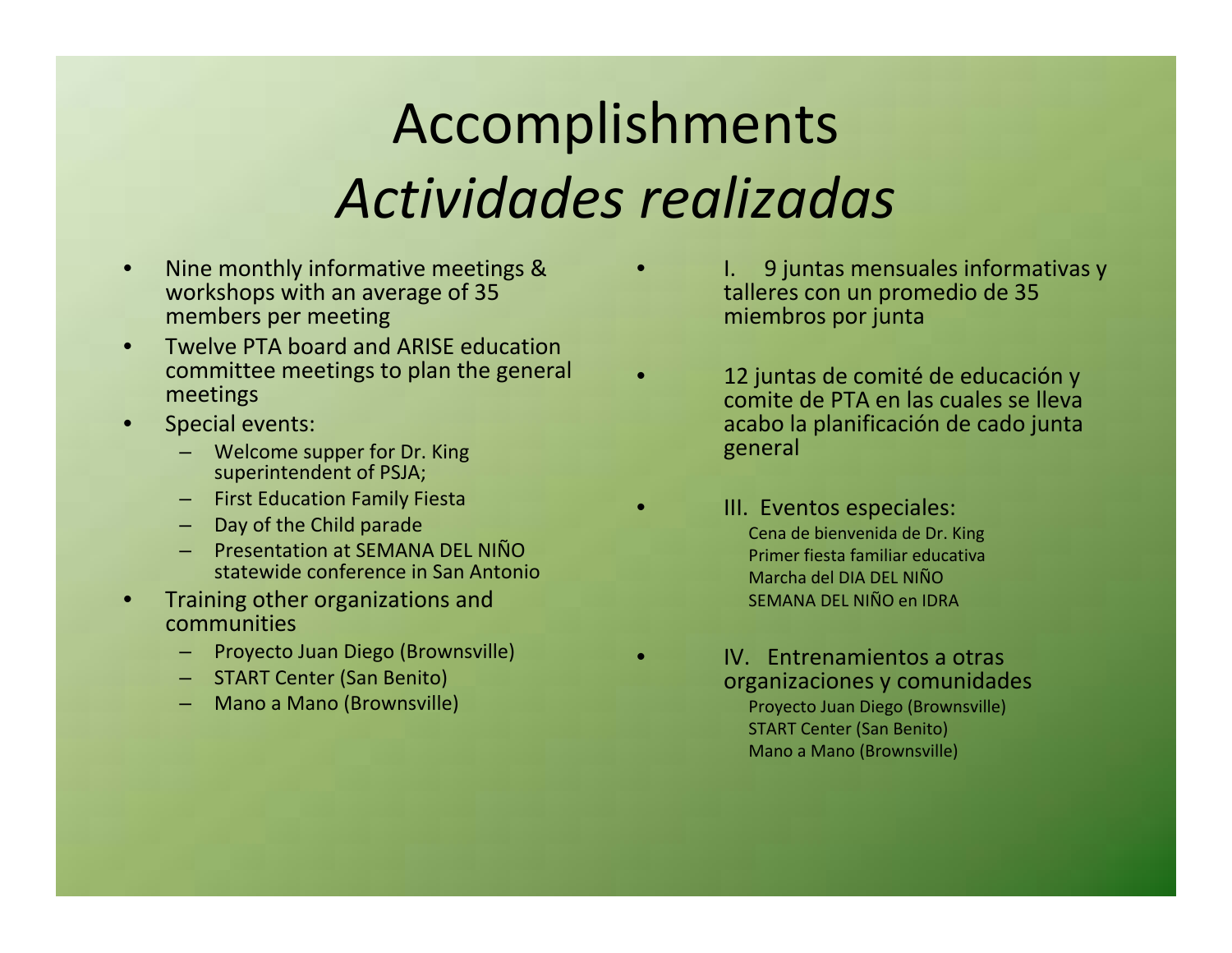#### Monthly Meetings & Workshops JUNTAS MENSUALES INFORMATIVAS Y TALLERES



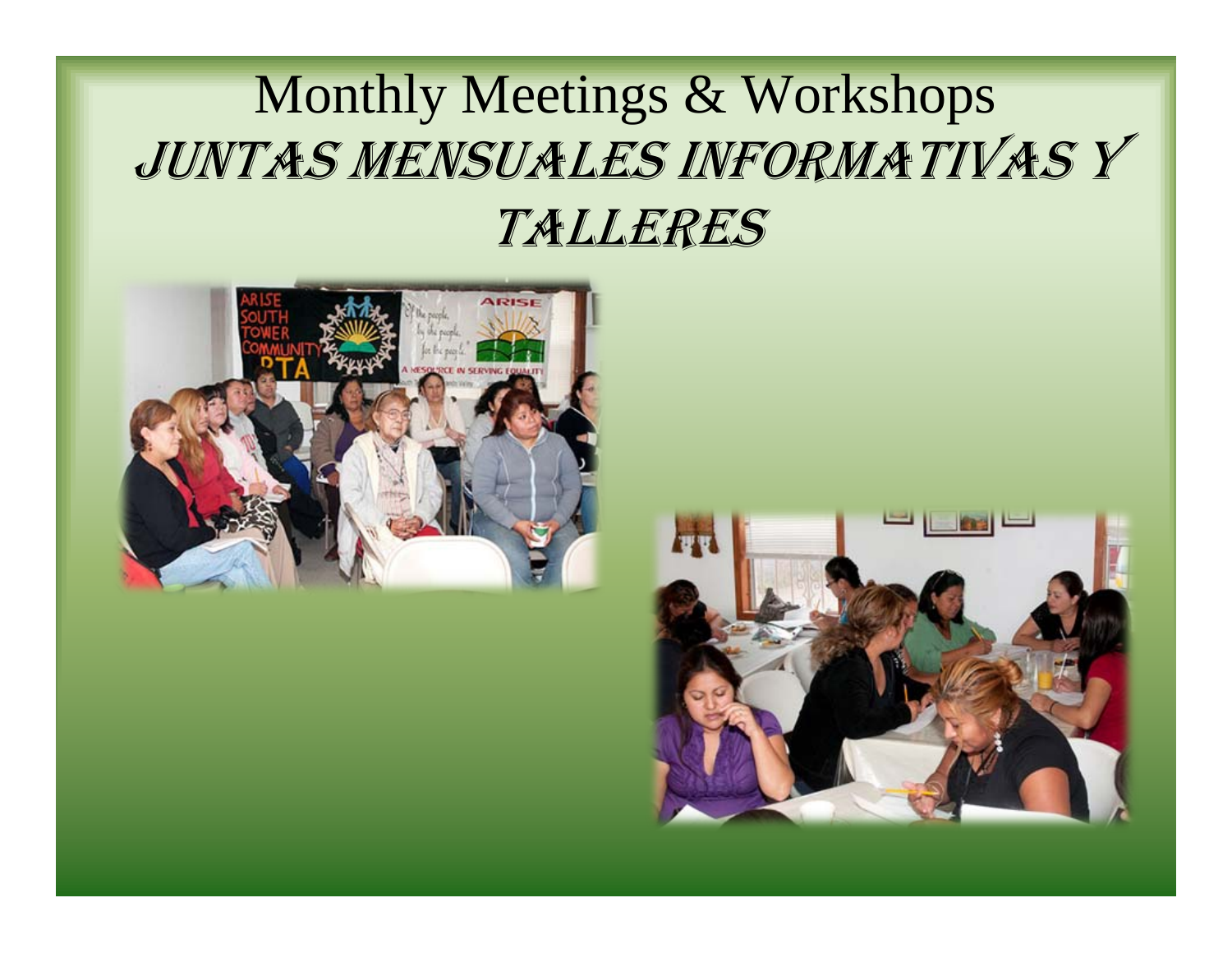#### MEETINGS OF THE PTA BOARD & THE EDUCTION COMMITTEE JUNTAS DE COMITÉ DE EDUCACIÓN Y OFICIALES DE PTA



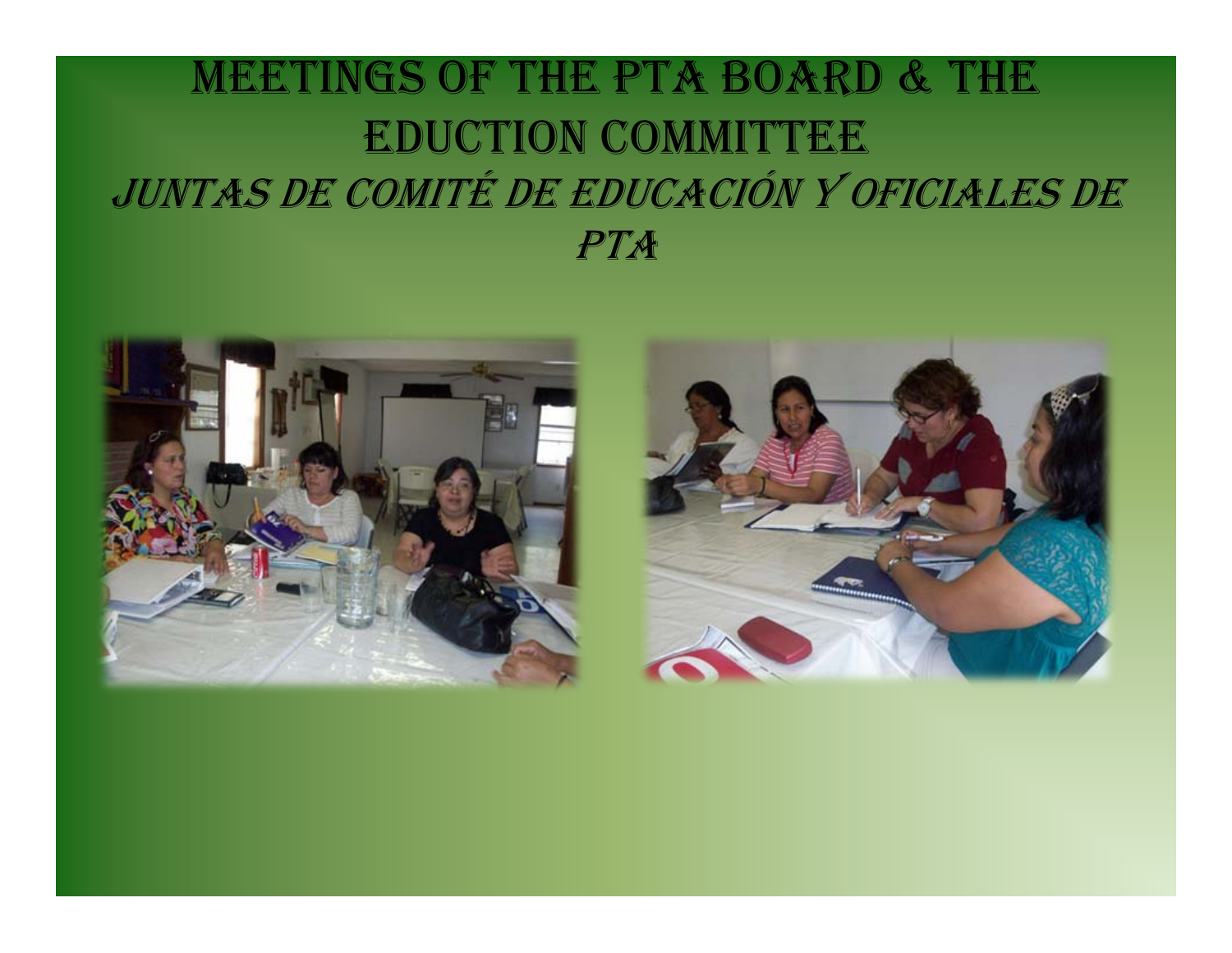#### Welcome Supper for Dr. King CENA DE BIENVENIDA DE DR. KING

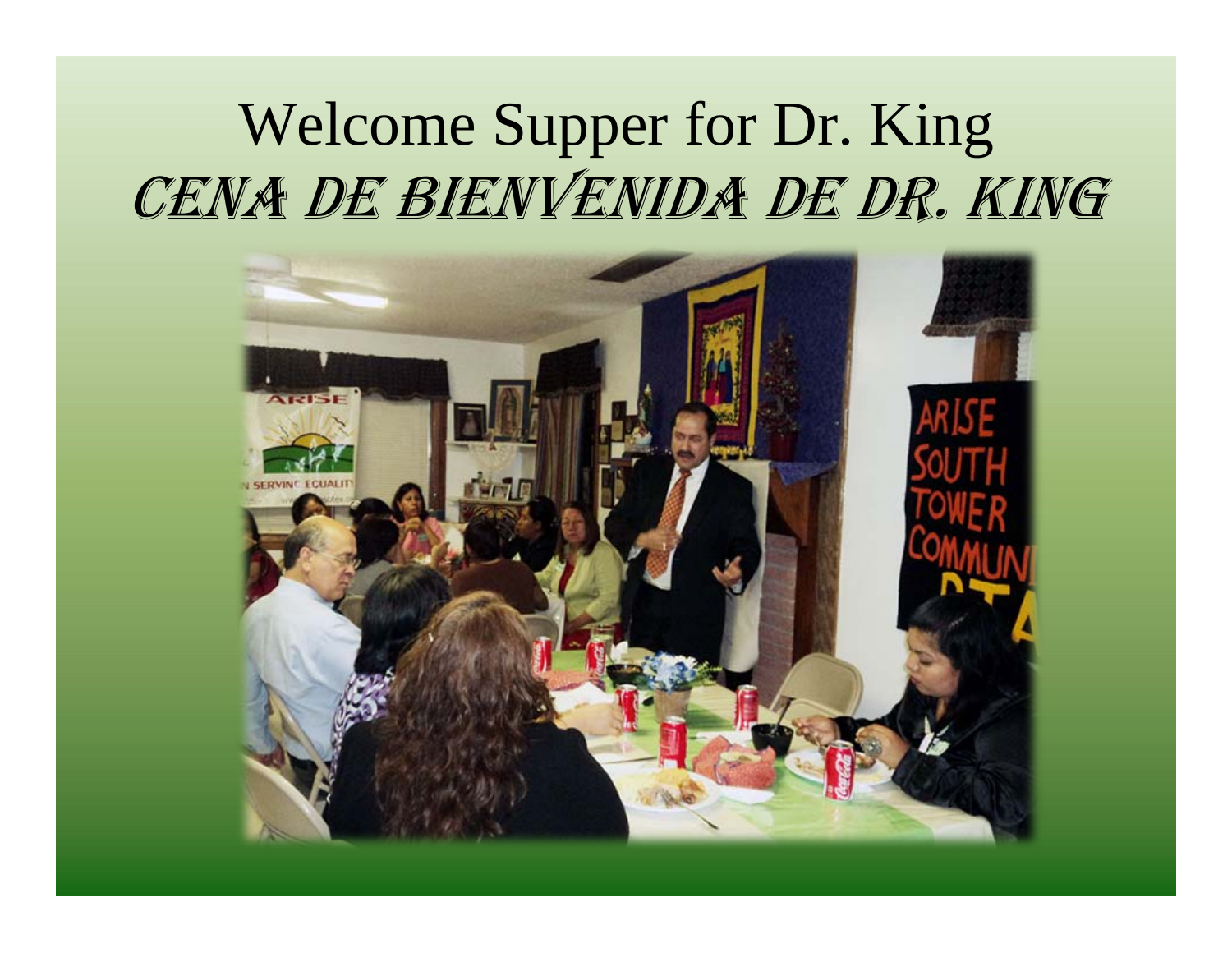#### FIRST EDUCATION FAMILY FIESTA PRIMER FIESTA FAMILIAR EDUCATIVA



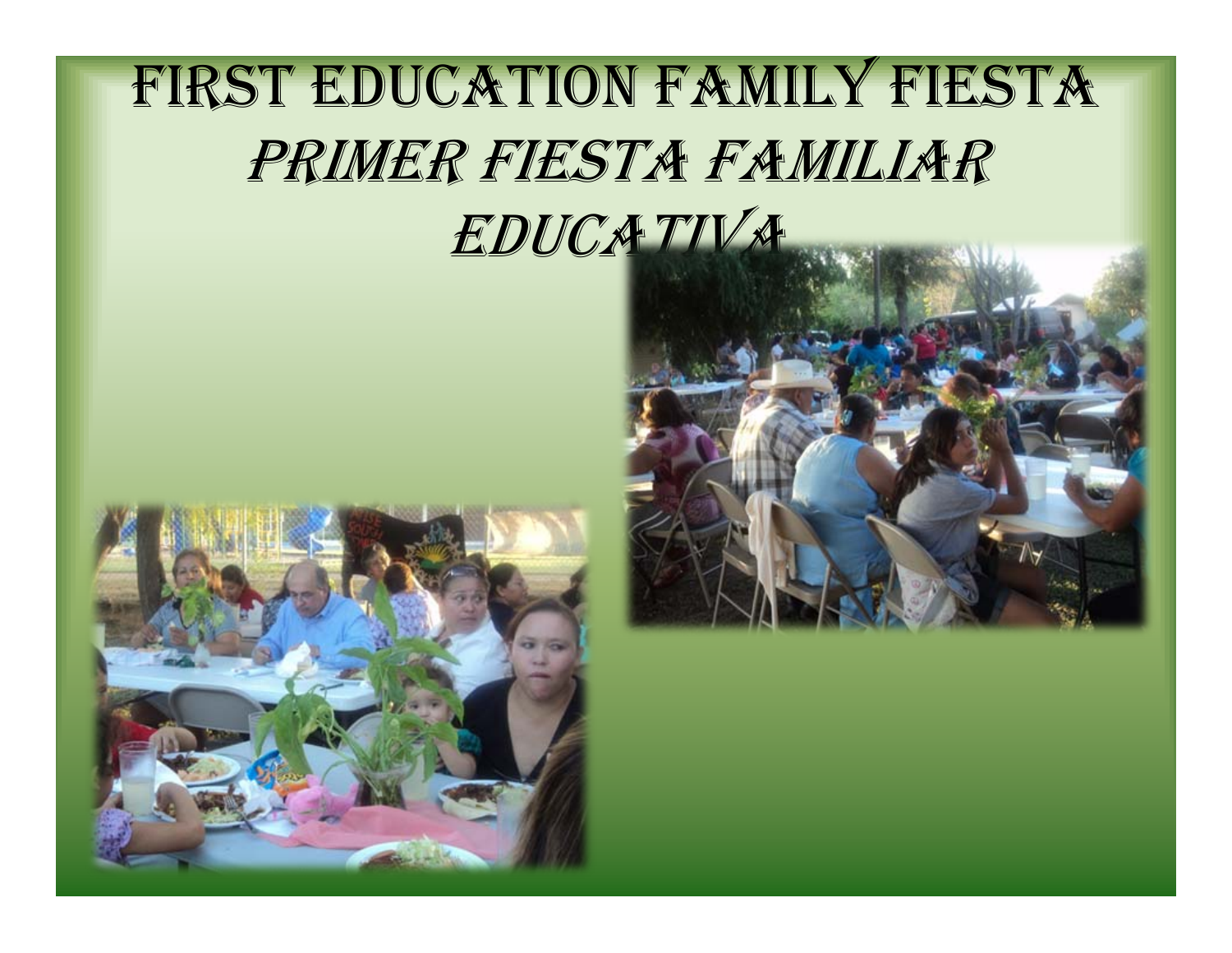#### DAY OF THE CHILD PARADE MARCHA DEL DIA DEL NIÑO







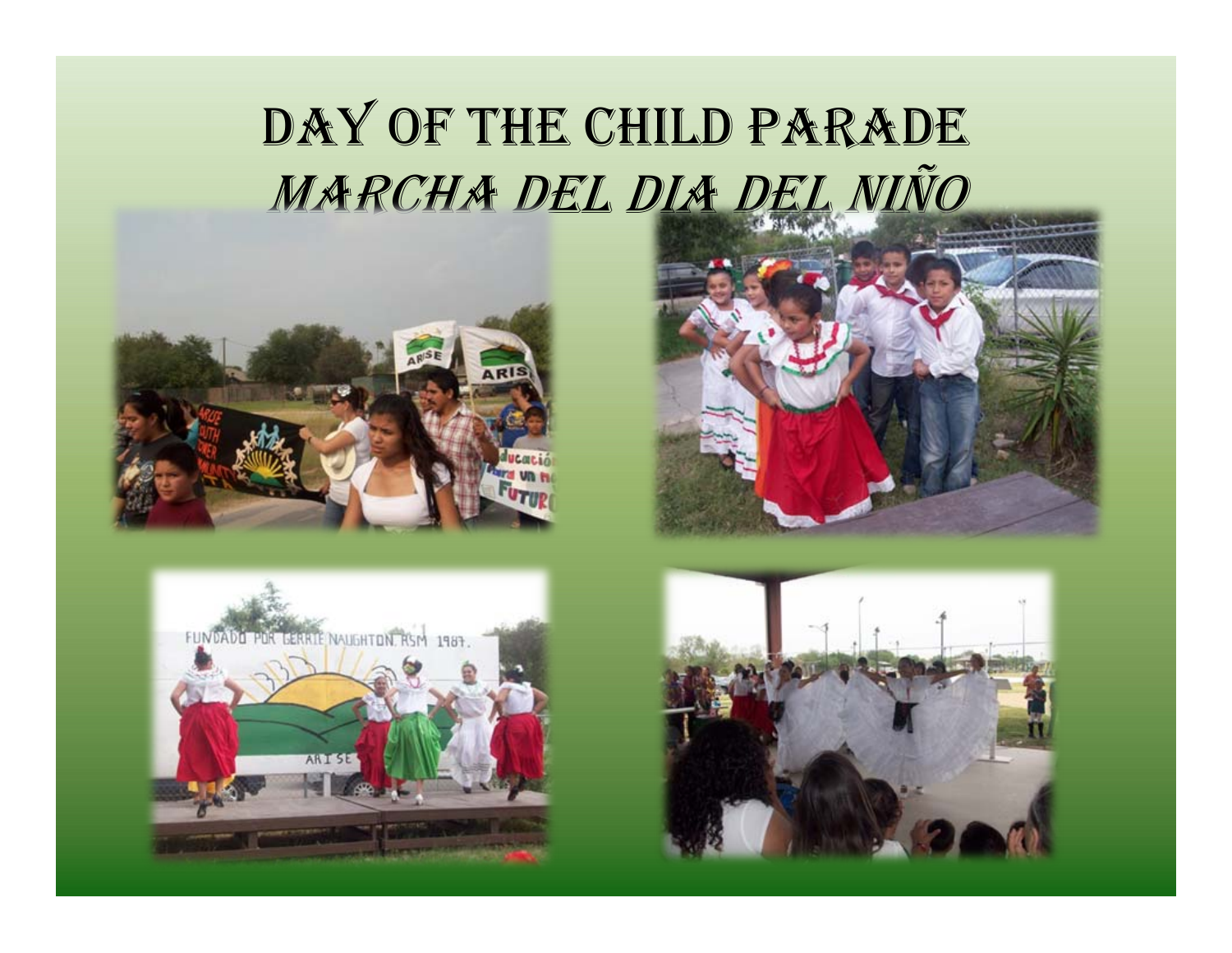# WEEK OF THE CHILD AT IDRA SEMANA DEL NIÑO EN IDRA



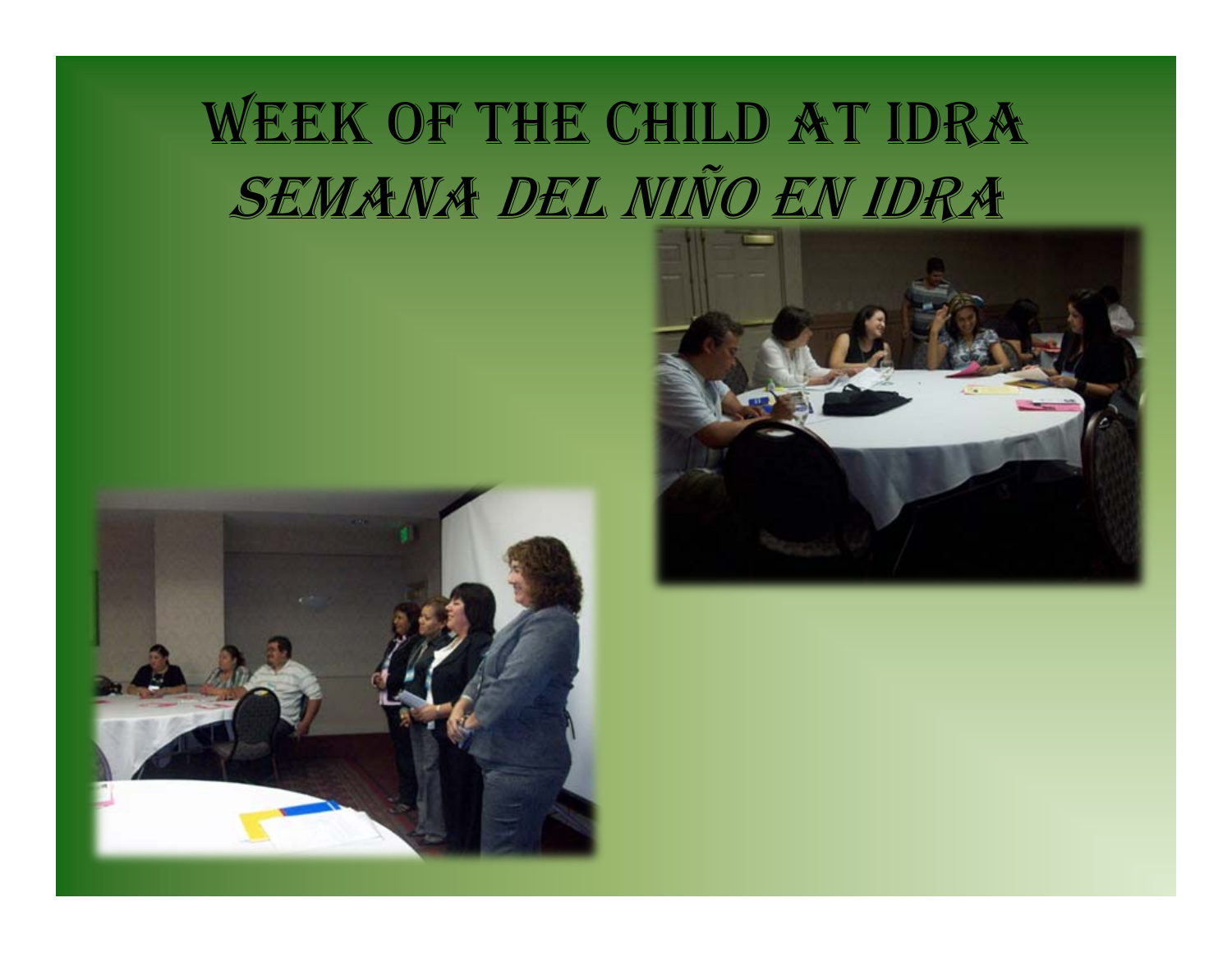#### PROYECTO JUAN DIEGO PTA **COMUNITARIO**

#### (AIID FIDOT CHILD)





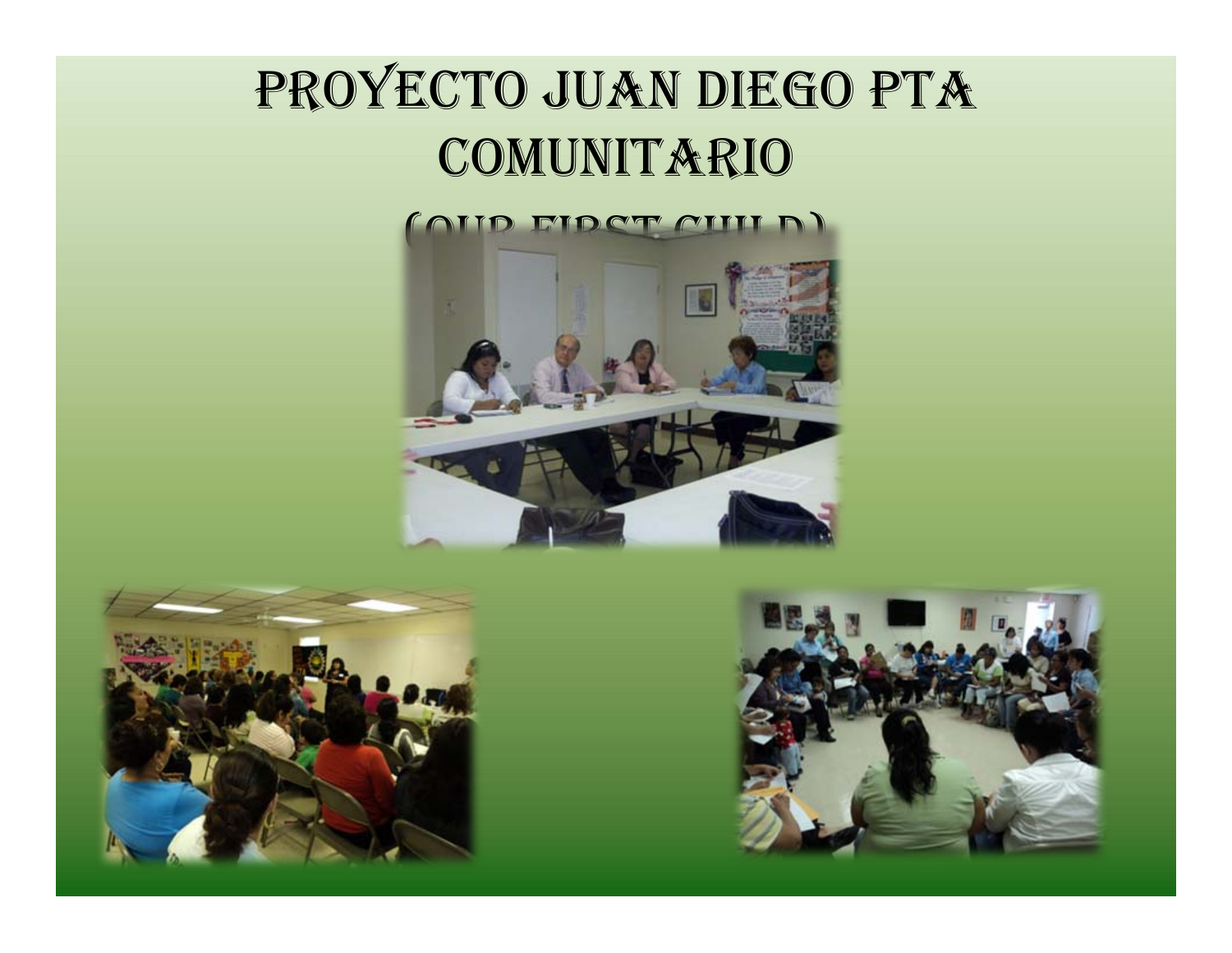#### START CENTER SAN BENITO (INTERESTED IN BECOMING A PTA)



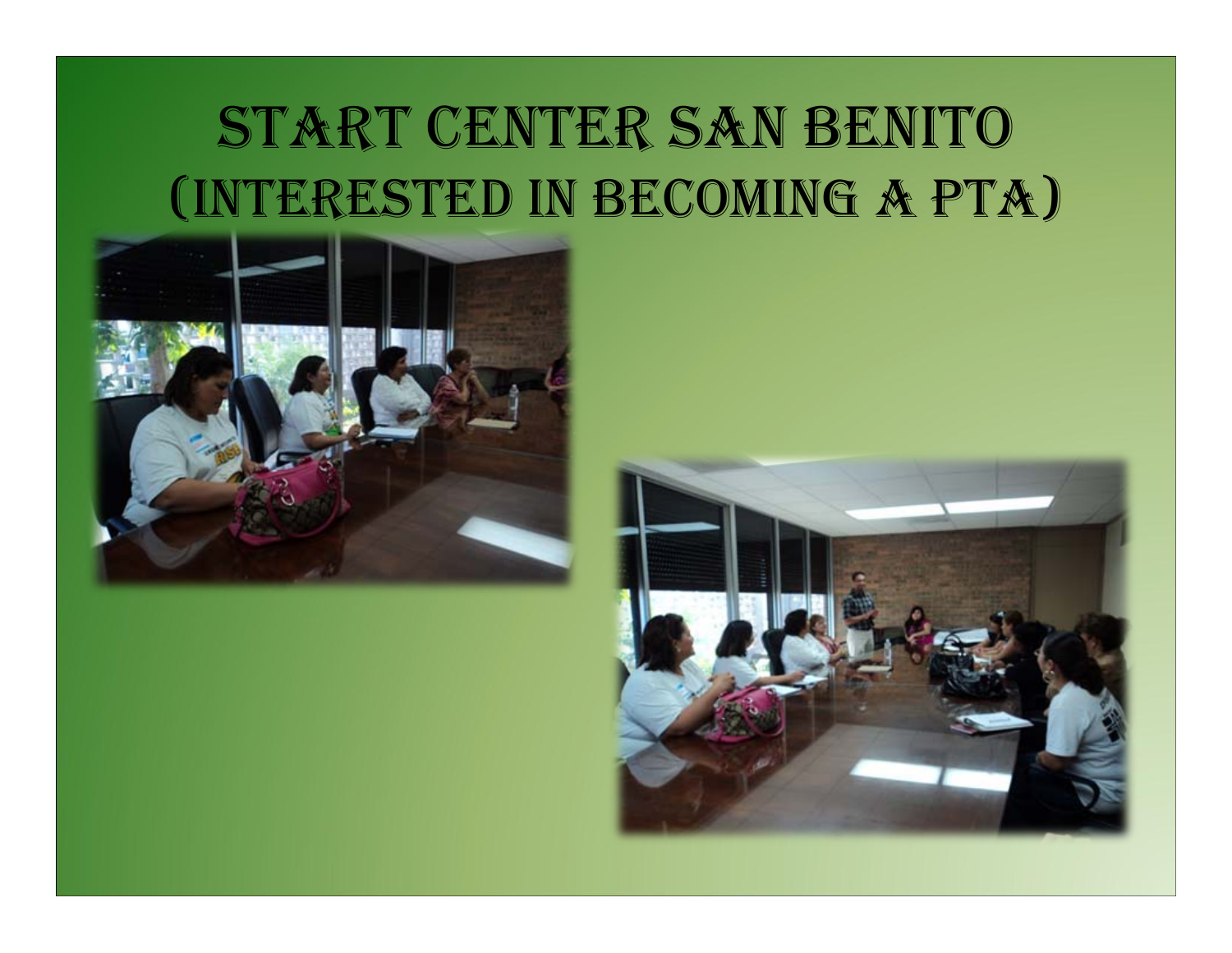#### MANO A MANO BROWNSVILLE (ALREADY ELECTED OFFICERS FOR A PTA COMUNITARIO)

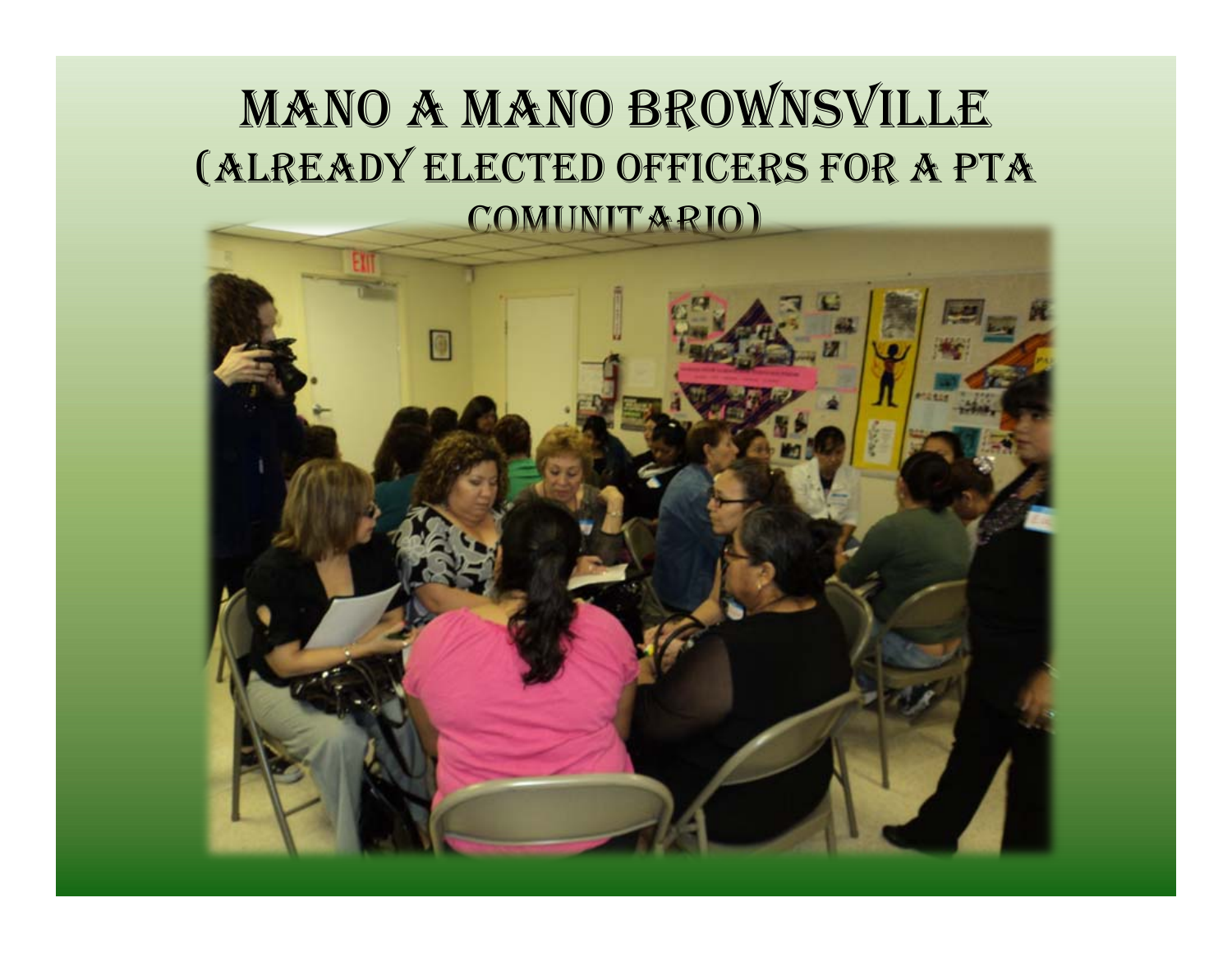#### RAINING DAY (PLEASE USE THE RAINY DAY FUND)